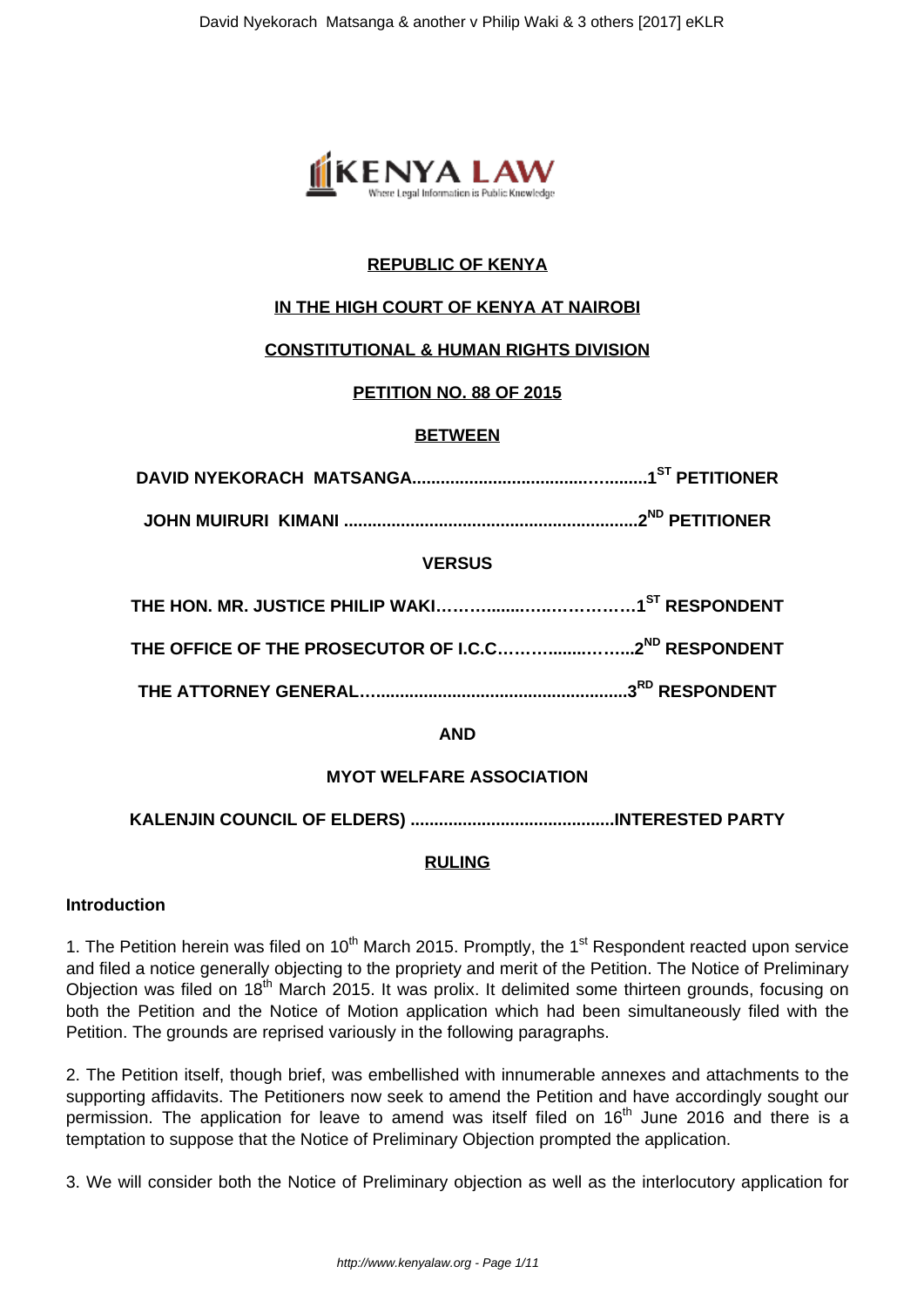leave to amend.

#### **Factual matrix**

4. The background facts are not in contest and may be retrieved (largely but not wholly) from the Petition itself. The facts may be stated in summary as follows.

5. In December 2007 our country held the general elections. The presidential results were disputed. Post electoral violence ("PEV") erupted on or about 29 December 2007 once the results were announced. The whole world wondered. Africa reacted and assembled a team of eminent persons. A panel of eminent African personalities chaired by Dr. Kofi Annan was appointed to intercede and mediate, and help return the country to normalcy. Assisted by Mr. Benjamin Mkapa and Mrs. Graca Machel, a retired President of Tanzania and former first lady of South Africa respectively, Dr. Annan as Chairman of the Panel quickly brought the lead protagonists in the conflict to a round table.

6. After nearly two months of dialogue, an accord was struck. Violence ceased. A coalition government was to be formed. Four main agenda were formulated to be addressed with a view to averting any future PEV. Various institutions and commissions were to tackle agenda Item no. 4. A Commission of Inquiry into Post Election Violence (CIPEV) was constituted having been so recommended by the panel. The CIPEV was constituted under the Commissions of Inquiry Act (Cap 102) ("The Act"). The gazette Notice No. 4473 of 2008 formally established the CIPEV. The 1<sup>st</sup> Respondent herein was appointed the chairman assisted by two other commissioners. The CIPEV's terms of reference were clear: investigate the PEV, investigate actions or omissions of state security agencies and perform any other task deemed necessary to fulfil the two core terms of reference.

#### 7. The Act guided the CIPEV.

8. Sworn in on 3<sup>rd</sup> June 2008, the CIPEV embarked on the journey and completed its work in October 2008. The CIPEV then handed over a report to the then President and Prime Minister of the Republic of Kenya. The CIPEV also presented a sealed envelope containing names of people suspected to have chaperoned the 2007/8 PEV to Dr. Koffi Annan. Six Kenyans were later indicted and arraigned before the International Criminal Court. All were ultimately on diverse dates acquitted of the crimes they were charged with.

9. It is the envelope, the secret envelope, that prompted the filing of the Petition. The Petitioners basically seek to enforce the right to information, the right to know, and have sued not just the 1<sup>st</sup> Respondent in his capacity as chair of CIPEV but also the office of the Prosecutor, International Crimes Court and the Attorney General.

#### **Leave to amend**

10. We will first deal with the application for leave to amend the Petition.

11. The application for leave to amend formally seeks to enjoin and reflect the 2<sup>nd</sup> petitioner and also to add an additional prayer.

12. Rule 18 of the Constitution of Kenya (Protection of Rights and Fundamental Freedoms) Practice and Procedure Rules 2013 grants the court an unlimited discretion to consider and if necessary grant permission to any party wishing to amend its pleadings. The amendment may be allowed at any stage of the proceedings.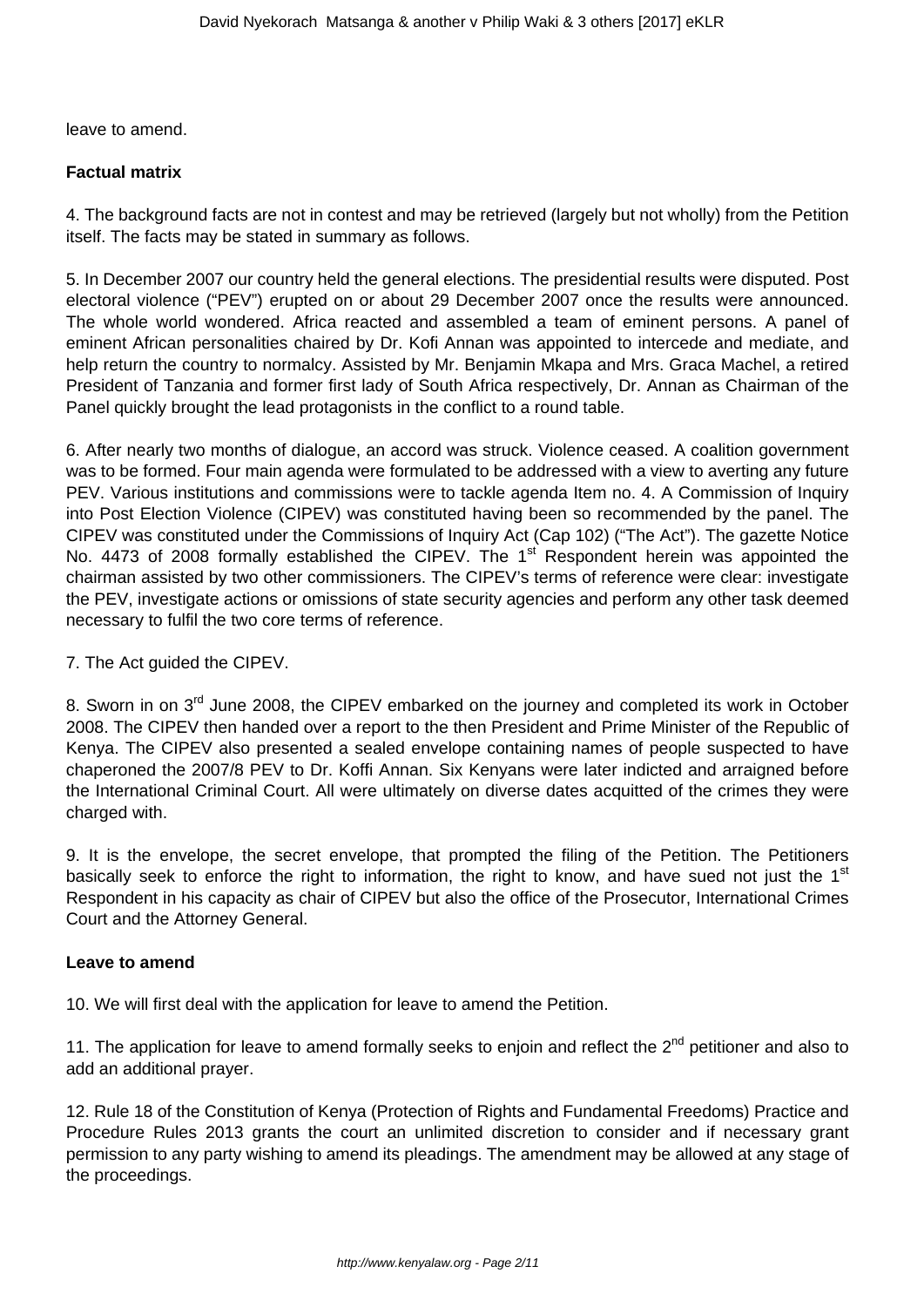13. We have looked at the intended amendments and we see no real prejudice that may be occasioned to the Respondents if the permission to amend is granted. We do not deem it that the nature of the claim will be substantially altered. Even though the application was lodged only after the preliminary objection had been filed, we did not hear the Respondents to strongly oppose the application or even suggest mala fides on the part of the Petitioners to suggest warrant a second thought. Amendments ought to be freely allowed if they tend to assist in resolving the issues in dispute . In the instant case, we hold the view that the permission to amend ought to be allowed and we do so.

#### **The Preliminary Objection**

14. Though wordy, we understood the preliminary objection majorly to be of the following effect:

a. That the Petition herein is an abuse of the process of the court as there is pending a similar court action filed in the High Court at Mombasa. The pending cause is Misc. Civil Application No. 368 of 2010 **Kepha Mwebi –v- Hon. Justice Philip Waki & Others.**

b. That the 1<sup>st</sup> Petitioner has no *locus standi* to bring and maintain the Petition as he is not a citizen of Kenya.

c. That the CIPEV as established under the Act was only duty bound to submit its report to the President and Panel of eminent African personalities and having done so and the report having also been placed and adopted by both the Cabinet and the National Assembly, the report is a property of those institutions, namely the Presidency, the Cabinet and the National Assembly and no person can compel the production of documents held by the said institutions through an action against other persons.

d. That the CIPEV is defunct and no orders may issue against it or any of its former commissioners and that Section 14 of the Act (Cap 102) insulates commissioners from civil action or suits.

e. Finally, that the Petitioners have not stated the rights or fundamental rights which they seek to protect and that in any event the report by the CIPEV which the Petitioners seek was submitted prior to the promulgation of the Constitution 2010 and the provisions of the Constitution 2010 would not apply retrospectively in the instant case.

## **Arguments in Court**

15. Mr. D. Okoth urged the 1<sup>st</sup> Respondents' case while the Petitioners were represented by Mr. Waithaka and the 3<sup>rd</sup> Respondent by Mr. Mwangi Njoroge. Mr. William Arusei argued the Interested Party's case. All the parties filed written submissions.

## 1<sup>st</sup> Respondent's submissions

16. Mr. Okoth submitted that the 1<sup>st</sup> Respondent who is a sitting judge of the Court of Appeal of Kenya had wrongly been sued and that only one, of the twelve reliefs sought by the Petitioners, concerned and touched on the 1<sup>st</sup> Respondent. To this, counsel added that the reliefs sought were basically Article 35 reliefs as to the right to information yet the 1<sup>st</sup> Petitioner was not a Kenyan citizen to be able to enforce any right under Article 35. Additionally Article 35 could not be applied retrospectively as the CIPEV completed and discharged its mandate prior to the promulgation of the Constitution 2010.

17. Mr. Okoth then submitted that the  $1<sup>st</sup>$  Respondent was not the commission and as a commissioner the 1<sup>st</sup> Respondent was shielded from any civil action in his capacity as chairman of the commission or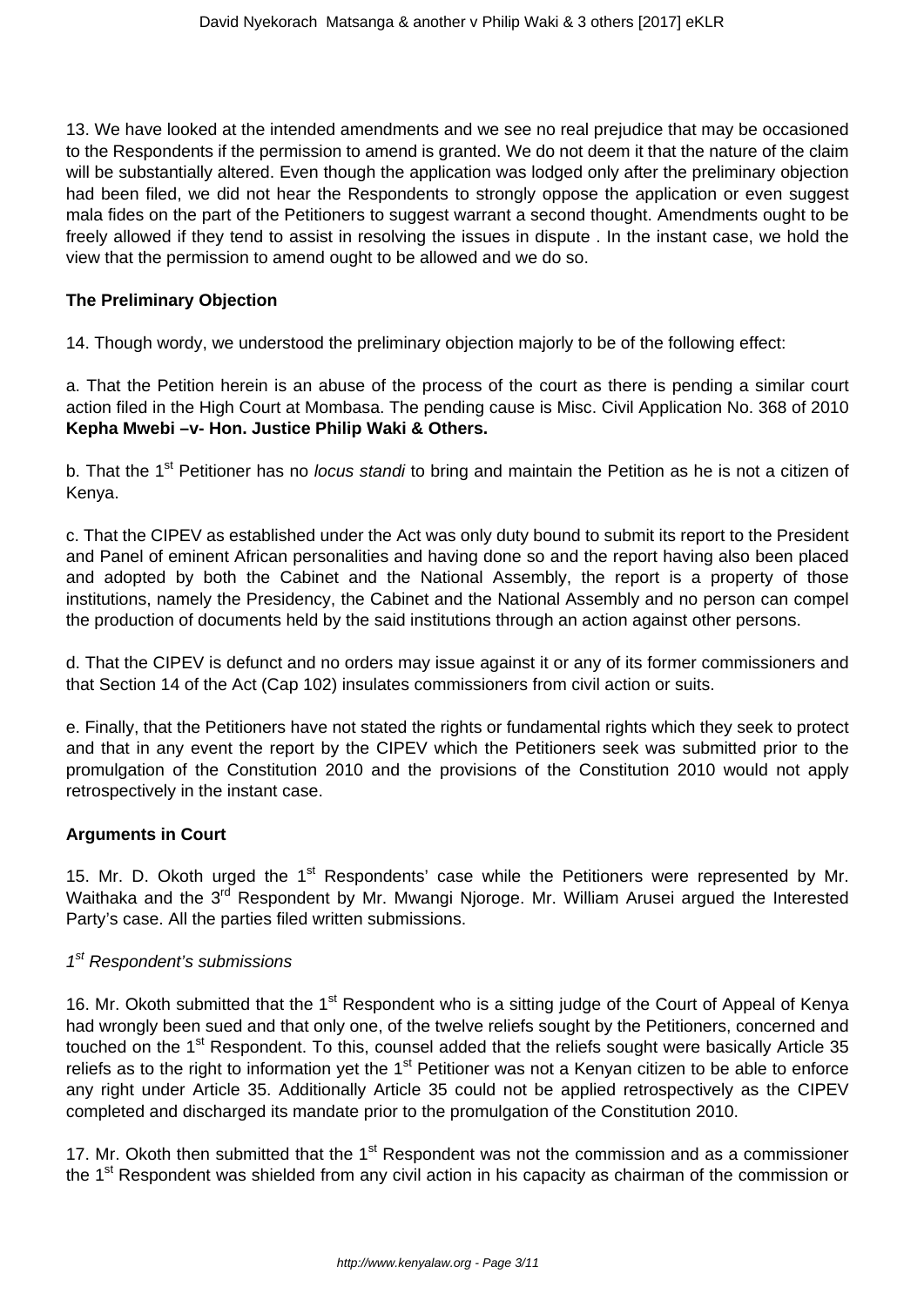as commissioner.

18. To further his argument that the Petition was an abuse of process in so far as it was pegged on Article 35 and brought by the Petitioners without disclosing the interest or right sought to be protected, counsel referred to the two cases of **Famy Care Ltd v Public Procurement Administrative Review Board & Another [2012]eKLR** and the **Nairobi Law Monthly Company Ltd v Kenya Electricity Generating Co & 2 Others [2013]eKLR** where the court held that the right to freedom of information is limited, under Article 35, to Kenyan citizens only and not even to juridical persons.

19. Mr. Okoth also referred the court to the case of **Duncan Otieno Waga v Attorney General [2012]eKLR** for the proposition that the rights and freedoms guaranteed and protected by the Constitution could not be applied retrospectively. And, with regard to the 1<sup>st</sup> Respondent's immunity, counsel referred to Section 14 of the Act and submitted that the Petitioners had not illustrated any bad faith on the part of the  $1<sup>st</sup>$  Respondent.

20. Finally, on the issue of sub judice, Counsel relied on the case of **Manfred Walter Schmitt & Another v Attorney General & 3 Others** for the proposition that where a suit was already existing and pending resolution by the High Court, a party could not on the basis of the same facts move the court through a constitutional petition.

21. Mr. Okoth concluded by submitting that the Preliminary Objection was rightfully and correctly before the court as it met the threshold set in the oft-cited case of **Mukisa Biscuit Manufacturing Co. Ltd –v-West End Distributors Ltd [1969] EA 696** and echoed in various cases including the decision by the Supreme Court of Kenya in **Hon. Lady Justice Kalpana Rawal –v- The Judicial Service Commission & 5 Others SCK Civil Application No. 11 of 2016 (unreported)**.

## Petitioners' submissions

22. Mr. Waithaka while opposing the Preliminary Objection commenced his submissions from where Mr. Okoth had stopped. Mr. Waithaka contended that the Preliminary Objection was not a Preliminary Objection stricto senso as it was pegged on various facts which were not agreed upon. Firstly, counsel contended that there was no agreement on whether there was one or two reports by the CIPEV or even what was 'the Report' for purposes of the CIPEV.

23. Counsel additionally contended that the  $1<sup>st</sup>$  Respondent was not before the court in his private capacity but rather as the chairperson of the now defunct CIPEV and action could only be commenced after the report had been handed over to the appointing authority. Counsel stated that the immunity of the commissioners of any commission constituted under the Act was not absolute but limited to actions undertaken in good faith.

24. Mr. Waithaka asked the court to avail substantive justice and "not limit the parties right to access justice" especially in view of the fact that the Petition raised weighty issues of public importance. Then, referring to Rule 5(b) of the Constitution of Kenya (Protection of Rights and Fundamental Freedoms) Practice and Procedure Rules 2013, counsel urged the court not to dismiss the Petition merely because there was non-joinder of some parties.

25. On the issue as to what report was submitted to the President by the CIPEV and subsequently approved by both the Cabinet and the National Assembly, Counsel stated that there were certain disputed facts as what was submitted was only a portion of the report, which fact the Respondents contest. As to whether the CIPEV was now defunct, Mr. Waithaka while conceding that it was defunct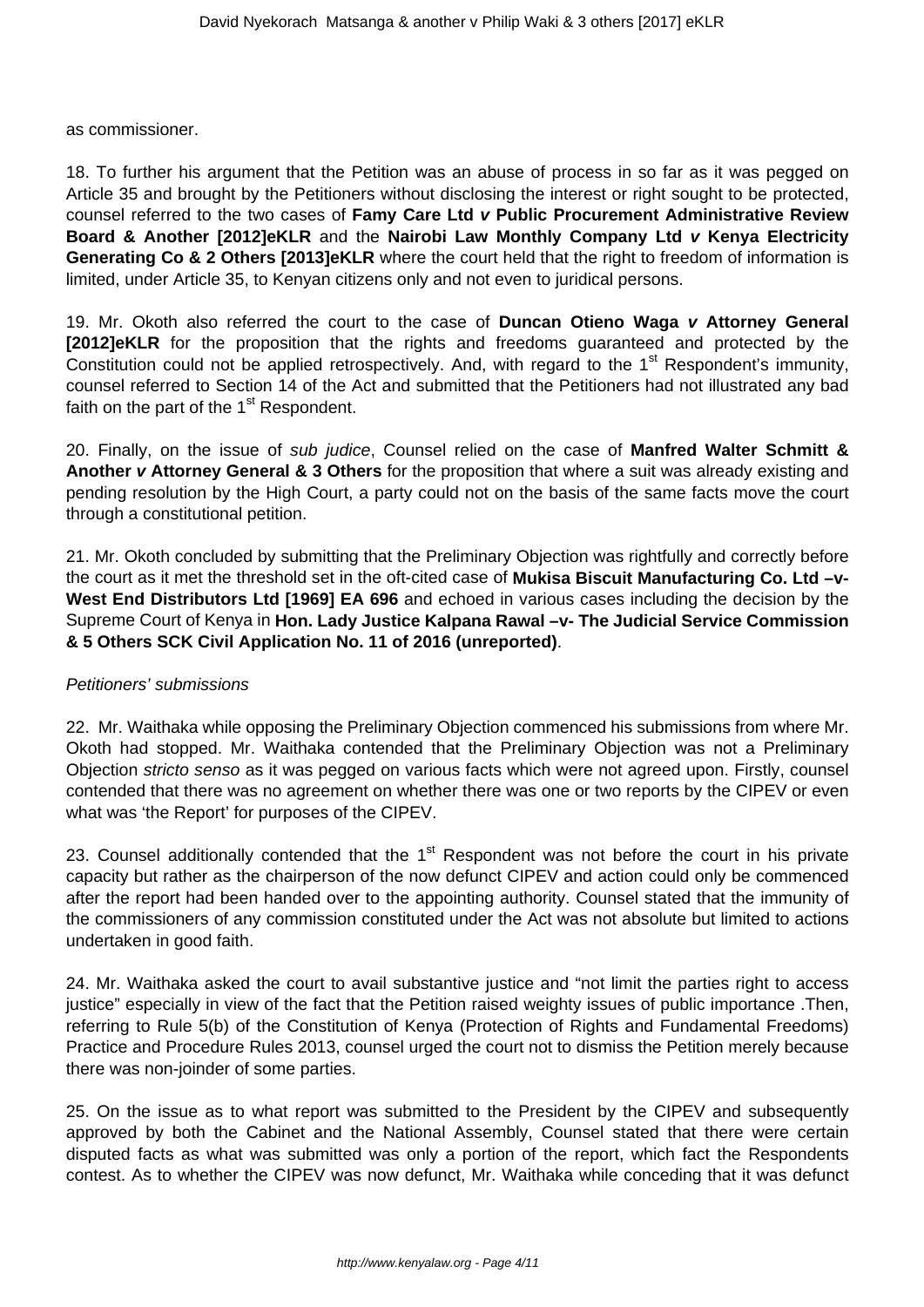contended that the commissioners of the CIPEV were however recognizable persons who could be held responsible and accountable in law. The Petitioners' counsel however submitted, while referring to the case **Jersey Evening Post Ltd v Al Thai [2002] JLR 542** that the CIPEV was however not functus officio.

26. Counsel wound up his submissions by contending that the suit pending before the Mombasa High Court was not sub judice and that in any event the two suits could always be consolidated.

#### Interested Party's Submissions

27. Mr. Arusei for the Interested Party held the view that the Petition raised substantive and weighty issues which ought to be dealt with substantively and on merit rather than by way of a Preliminary Objection.

28. Counsel also submitted that the instant Preliminary Objection failed to meet the test of Preliminary Objections as it did "not amount to a pure point of law" and various facts were in issue. Counsel cited the cases of **Mukisa Biscuit Manufacturing Co. Ltd v West End Distributors Ltd [1969] EA 696** and also **Nitin Properties Ltd v Singh Kalsi & Another CA Civil Appeal No. 132 of 1989 [1995] eKLR.** According to Mr. Arusei most of the facts were beings contested and had to be first ascertained and determined by court.

29. Counsel further submitted that the 1<sup>st</sup> Respondent or any Commissioner acting under a commission appointed pursuant to the provisions of the Act, did not enjoy an absolute immunity. The exception was well founded where a commissioner acted in bad faith and this was a matter of evidence. Secondly, in Mr. Arusei's view, there was also the issue of public interest. In this respect, counsel stated that the 1<sup>st</sup> Respondent was not immune to constitutional litigation.

30. Finally, it was submitted by Counsel for the Interested Party that the enforcement of the Bill of rights could take a retroactive approach. For this proposition, Mr Arusei relied on the cases of **Maisha Nishike Ltd v The Permanent Secretary Ministry of Lands & 5 Others [2013] eKLR** and also on the Supreme Court of Kenya's decision in **Samuel Kamau Macharia & another –v- Kenya Commercial Bank Ltd & 2 Others SCK Appl. No. 2 of 2011.** Counsel also urged the court not to take the drastic step of striking out the Petition when it could well be fully revived through amendments.

## **Discussion and Determination**

31. The 1<sup>st</sup> Respondent has asked us to strike out the Petition *in limine* for an array of reasons.

32. It is stated that the Petitioners do not have a right to the reliefs sought. It is also stated that there exists a similar suit before the High Court in Mombasa. It is further stated that the Report of the CIPEV was to be handed over to the President and nobody else, so the 1<sup>st</sup> Respondent having handed over the report to the President cannot be compelled to hand over another report or the same report. It is stated that the report was made by the Commission and not the  $1<sup>st</sup>$  Respondent. It is additionally stated that the report is now in the custody of the President and the Panel of eminent African personalities and not the 1<sup>st</sup> Respondent. It is stated that a report held by the President cannot be compelled to be handed over by another person. It is stated that the CIPEV is defunct and further that its commissioners are immune from any suits or cases. It is also stated that the Constitution cannot be applied retrospectively. It is also stated that the 1<sup>st</sup> Petitioner has no locus standi to bring the instant Petition. Finally, it is stated that the Petitioners have failed to disclose the rights or freedoms they seek to enforce or protect by the information they seek.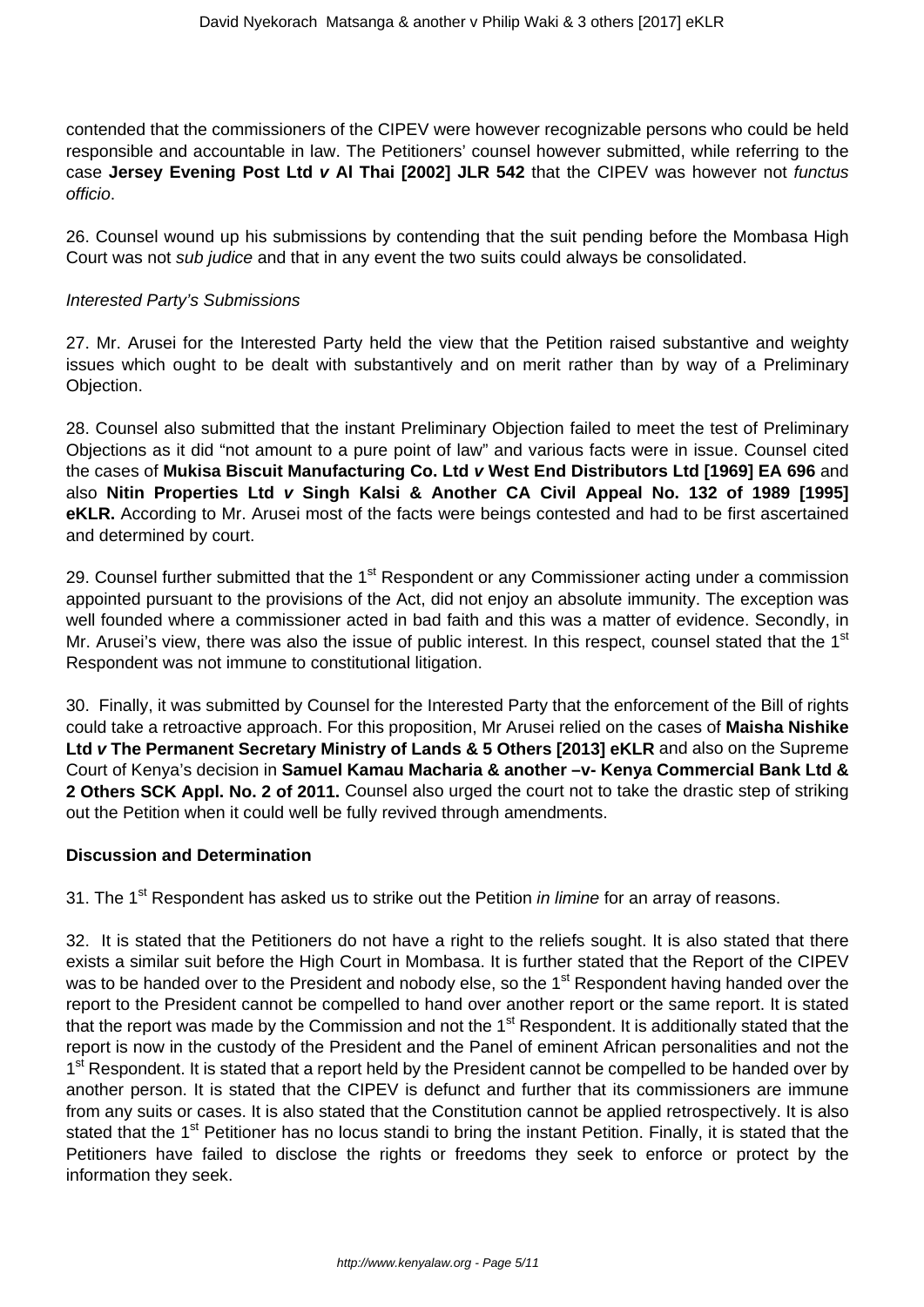33. The Petitioners and the Interested Party have foremost contested the objections raised. Both the Petitioners and the Interested Party contend that the objections cannot stand as objections in limine in view of the very clear guidelines on what constitutes a preliminary objection.

34. We quickly turn to the question whether we have before us a preliminary objection proper.

#### **Of preliminary objections**

35. Traditionally, the case of **Mukisa Biscuit Manufacturing Co Ltd v West End Distributors Ltd [1969] EA 696** has been the watershed as to what constitutes preliminary objections. The Court of Appeal in **Nitin Properties Ltd v Singh Kalsi & another [1995]eKLR** also pellucidly captured the legal principle when it stated as follows:

**"...A Preliminary Objection raises a pure point of law, which is argued on the assumption that all the facts pleaded by the other side are correct. It cannot be raised if any fact has to be ascertained or if what is sought is the exercise of judicial discretion..."**

This statement of the law has been echoed time and again by the courts: see for example, **Oraro –v-Mbaja [2007] KLR 141.**

36. In **Hassan Ali Joho & another -v- Suleiman Said Shabal & 2 Others SCK Petition No. 10 of 2013 [2014] eKLR** the Supreme Court stated that

**"....a preliminary objection consists of a point of law which has been pleaded or which arises by clear implication out of pleadings and which if argued as a preliminary point may dispose of the suit".**[emphasis ours]

37. Much more recently, the Supreme Court again reconsidered the position of parties resorting to the use of preliminary objections and pronounced itself as follows in the case of **Independent Electoral & Boundaries Commission –v- Jane Cheperenger & 2 Others [2015] eKLR.** 

**"[21] The occasion to hear this matter accords us an opportunity to make certain observations regarding the recourse by litigants to preliminary objections. The true preliminary objection serves two purposes of merit: firstly, it serves as a shield for the originator of the objection—against profligate deployment of time and other resources. And secondly, it serves the public cause, of sparing scarce judicial time, so it may be committed only to deserving cases of dispute settlement. It is distinctly improper for a party to resort to the preliminary objection as a sword, for winning a case otherwise destined to be resolved judicially, and on the merits."** [emphasis ours]

38. The Supreme Court thus laid it clear that the focus ought to be both the purpose as well as the nature of the preliminary objection. If it will serve the public purpose of sparing the sparse judicial time and also militate against profligate deployment of time and other resources then the court ought to entertain the preliminary objection. Of course, there is also the rider and caution that disputes are better off being resolved judicially, than summarily.

39. The same theme seems to run through subsequent Supreme Court decisions. The strict approach in **Mukisa Biscuits**' case seems therefore to have been given less prominence. In the recent case of **Kalpana Rawal & 2 Others v Judicial Service Commission & 6 Others [2016] eKLR** the Supreme Court stated that the examples of jurisdiction and limitation given by law J.A in the **Mukisa Biscuits'**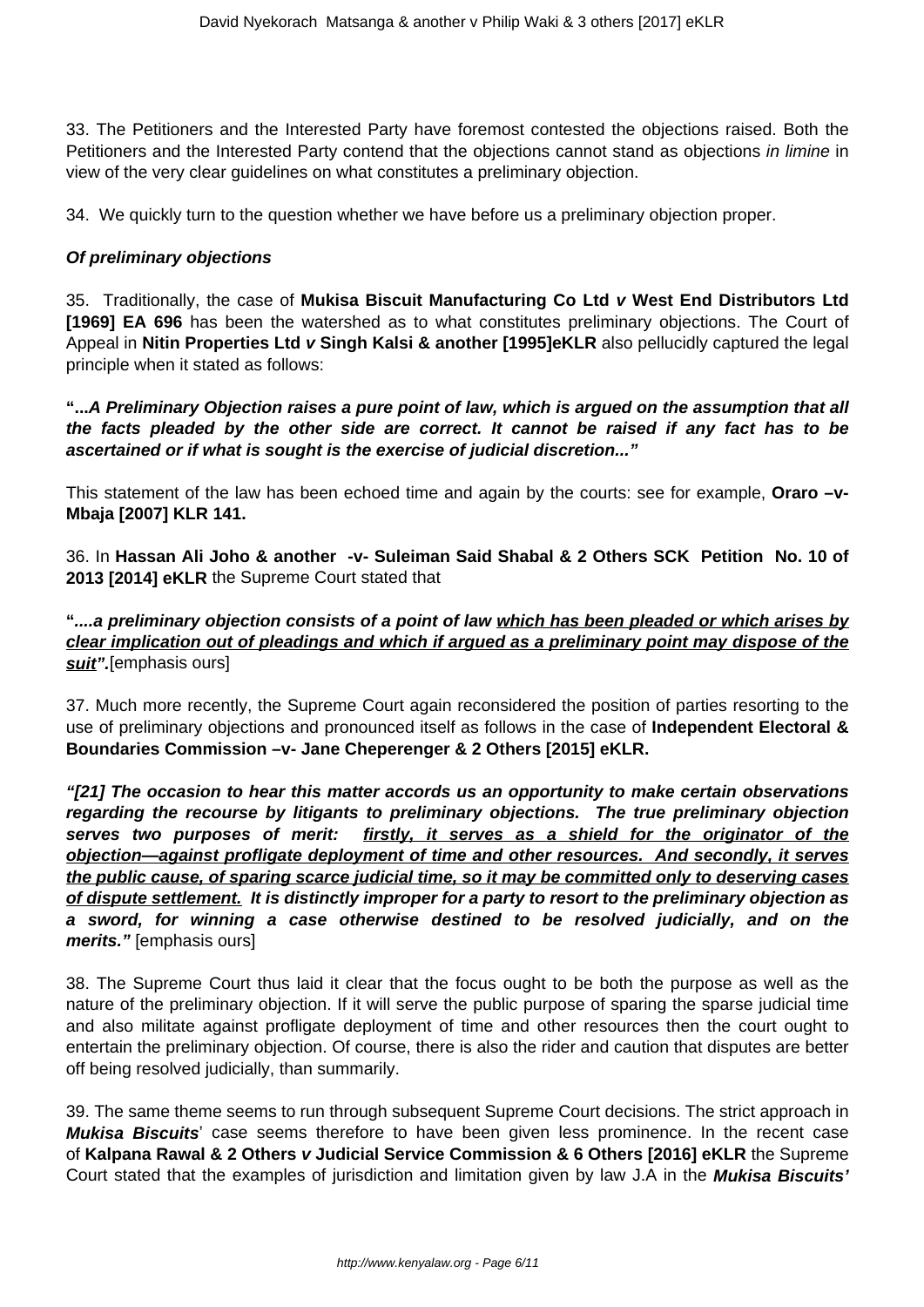case were but only examples of two grounds worthy of preliminary hearing and that a checklist approach to the test as to whether a matter merited and fell under the Mukisa Biscuits case was not in consonant with the spirit and letter of the Constitution. The court then proceeded to state that where the preliminary objection raised a "fundamental issue" (per Mutunga CJ) then as a matter of good order it was appropriate to have the issue settled first even if there were apparent factual conflicts.

40. Pursuant to Article 163(7) of the Constitution and with the requisite deference, we are obliged to adopt the more liberal approach by the Supreme Court.

41. We hold the view that when the 1<sup>st</sup> Respondent questions the 1<sup>st</sup> Petitioner's locus standing, it is a matter which ought to be resolved at a preliminary stage. Likewise, when the Respondents state that the 1<sup>st</sup> Respondent is immune from suits and further that the CIPEV is defunct and no suit against it may stand, then these are matters to be determined at a preliminary stage. Likewise, questions of res judicata or sub judice are best resolved at the very inception of any suit and by way of preliminary objection, to avoid profligate litigation and save the scarce judicial time.

42. As to whether a report or reports in the custody of the President or panel of eminent personalities ought to be released by another person, such are matters which ought not to be dealt with in a preliminary and summary manner.

#### **Some undisputed facts**

43. The nub of the Petition is basically an envelop ( "the Envelope") handed over to the chair of the panel of eminent African Personalities by the 1<sup>st</sup> Respondent.

44. It is common cause that the 1<sup>st</sup> Respondent was the Chairman of the CIPEV. He was not alone. He had company in two other commissioners. They worked under clear terms of reference. They had timelines. When the time-lines were not met, they were extended. A report was compiled by the CIPEV. It was exhaustive. It was handed over to the President of the Republic of Kenya. The report referred to the Envelope. The Envelope was handed over to the chair of the panel of eminent African personalities who apparently handed it over to the  $2^{nd}$  Respondent. The Petitioners want to access the Envelope or its contents. Their Petition is about the right of access to information as enshrined under Article 35 of the Constitution.

**45.** The right of access to information is one crucial right. Article 35 of the Constitution guarantees it. The Article reads:

## **35. (1) Every citizen has the right of access to—**

## **(a) information held by the State; and**

**(b) information held by another person and required for the exercise or protection of any right or fundamental freedom.**

**(2) Every person has the right to the correction or deletion of untrue or misleading information that affects the person.**

**(3) The State shall publish and publicise any important information affecting the nation.**[emphasis added]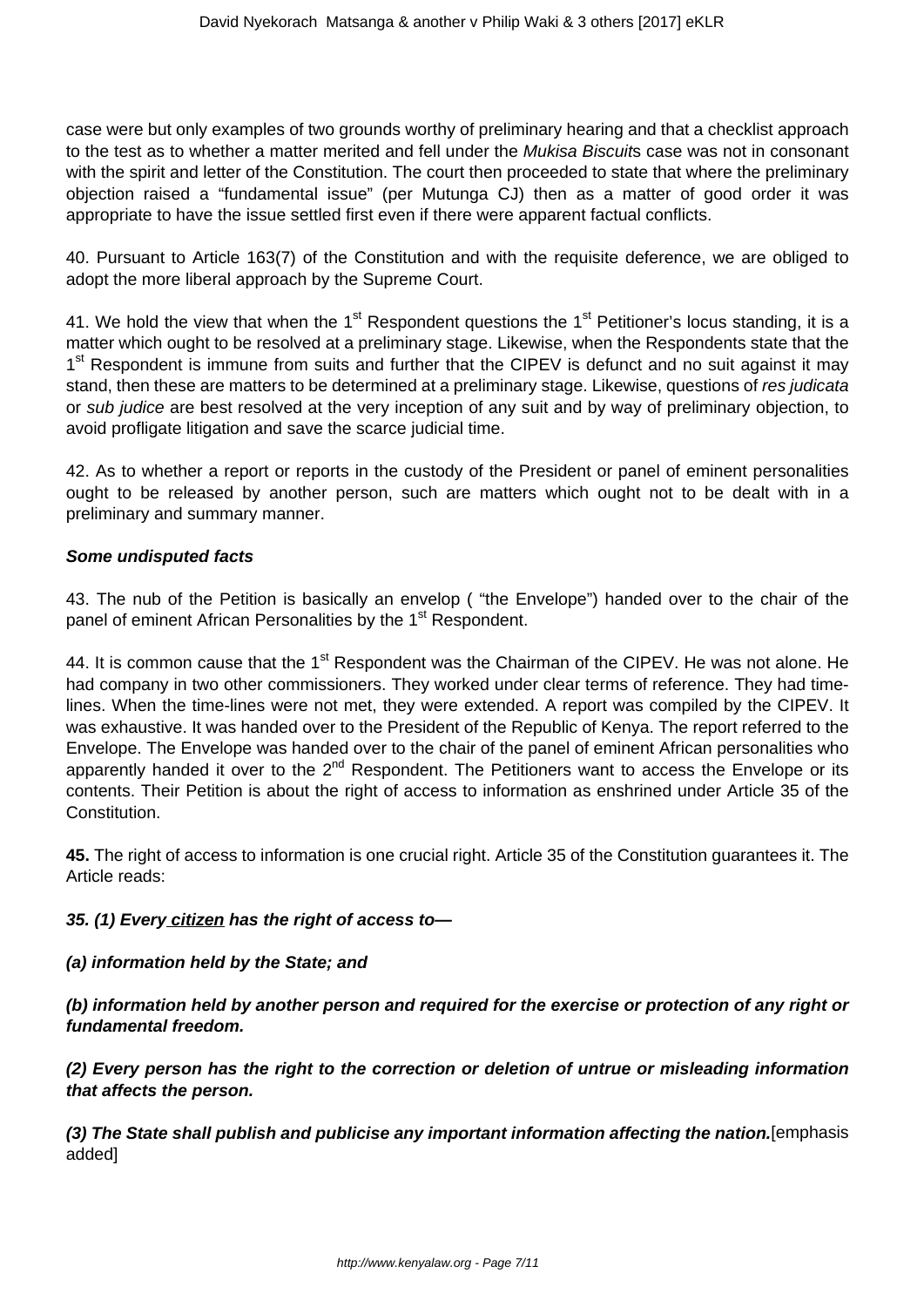46. The right of access to information is now additionally promoted by the Access to Information Act 2016.International treaties and conventions have also always promoted the right of access to information.

47. Local jurisprudence on Article 35 and the enforcement thereof is clear and settled. In **Famy Care Limited v Public Procurement Administrative Review Board and Others [2013] e KLR** the court stated thus.

**The right of access to information is one of the rights that underpin the values of good governance, integrity, transparency and accountability and the other values set out in Article 10 of the Constitution. It is based on the understanding that without access to information, the achievement of the higher values of democracy, rule of law, social justice set out in the preamble to the Constitution and Article 10 cannot be achieved unless the citizen has access to information."**

48.The Court went on to state that;

**The right of access to information is also recognized in international instruments to which Kenya is party. The Declaration of Principles of Freedom of Expression in Africa adopted by the African Commission on Human and Peoples' Rights (32nd Session, 17 – 23 October, 2002: Banjul, The Gambia) gave an authoritative statement on the scope of Article 9 of the African Charter on Human and Peoples' Rights which provides, "Every individual shall have the right to receive information." The Commission noted that right of access to information held by public bodies and companies will lead to greater public transparency and accountability as well as to good governance and the strengthening of democracy."** 

49. Then in **Nairobi Law Monthly Company Ltd v Kenya Electricity Generating Company & 2 others [2013] eKLR**, the court made it clear that;

**"… in order to facilitate the right to access to information, there must be a clear process for accessing information, with requests for information being processed rapidly and fairly, and the costs for accessing information should not be so high as to deter citizens from making requests.**

**However, this petition succeeds to the extent that I have found that the 1st respondent (Kenya Electricity Generating Company) has an obligation, on the request of a citizen, to provide access to information under Article 35(1)(a) of the Constitution. A natural person who is a citizen of Kenya is entitled to seek information under Article 35(1)(a) from the Respondent and the Respondent, unless it can show reasons related to a legitimate aim for not disclosing such** *information, is under a Constitutional obligation to provide the information sought."* **(Emphasis** added)

50. Enforcement of the right under Article 35, unlike other Bill of Rights Articles is limited to citizens. Only citizens have the locus, and not even juridical persons domiciled and incorporated in Kenya can claim or enforce this right.

51. In the context of the current case, it is not disputed that the  $1<sup>st</sup>$  Petitioner is not a citizen of the Republic of Kenya. He is though a resident of East Africa. In our view, his claim cannot stand in view of the various decisions by the local courts and the rather stable jurisprudence they have established. As a non-citizen, the 1<sup>st</sup> Petitioner could not commence and sustain the instant Petition. We so hold.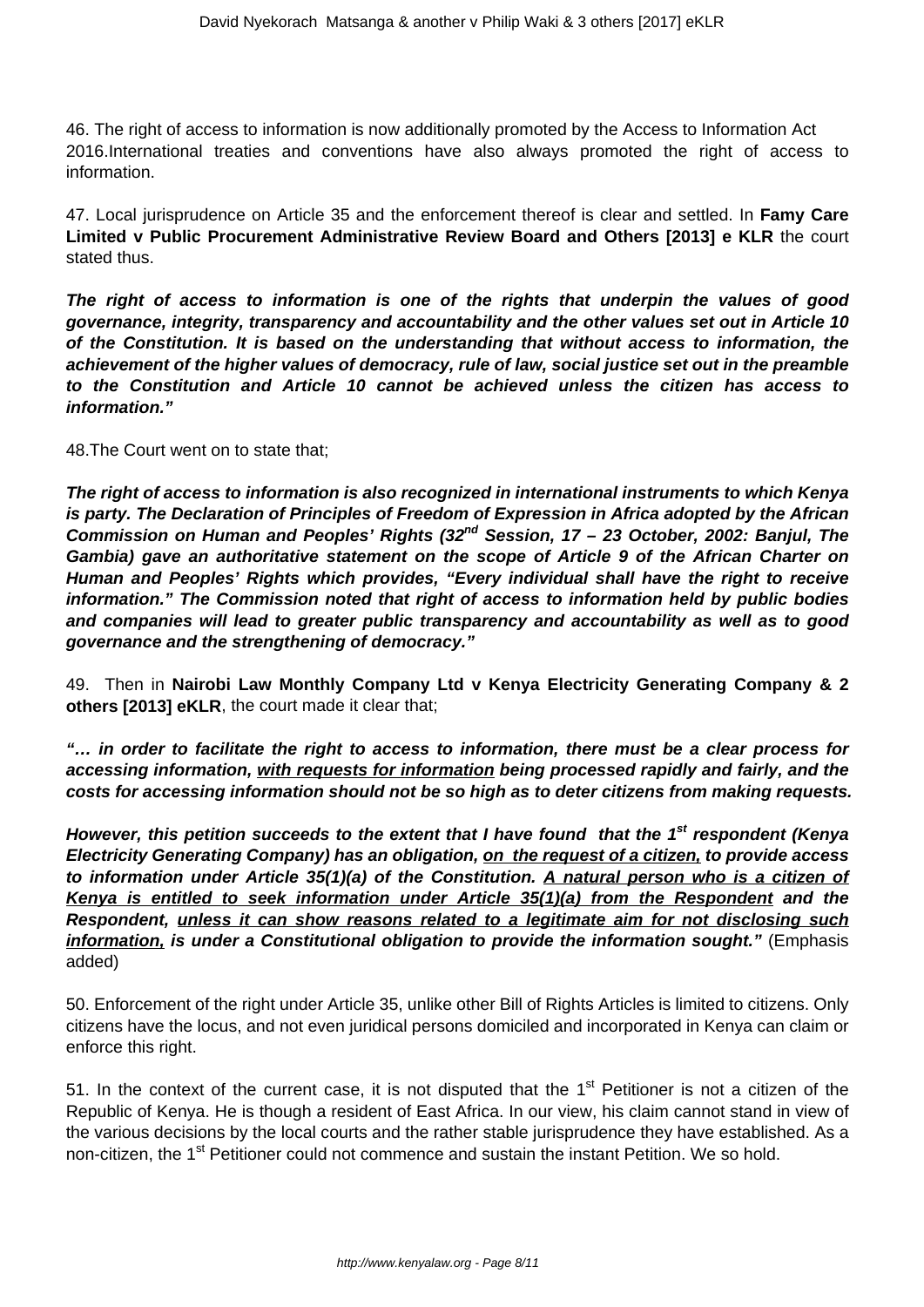52. We now come to the question of the 1<sup>st</sup> Respondent's immunity.

53. It is true that the 1<sup>st</sup> Respondent's immunity is only sustainable where the 1<sup>st</sup> Respondent was acting in good faith. That however is a matter, which in the circumstances of this case , would not be appropriately determined in limine by way of a preliminary objection.

54. With respect to the issue whether or not the CIPEV no longer exists, we only wish to refer to the decision by the Court of Appeal in **David Mugo T/A Manyatta Auctioneers vs. Republic Civil Appeal No. 265 of 1997** in which the Court held that where the body has ceased to exist but its decision is still enforceable, certiorari must issue to quash or nullify it. Accordingly the mere fact that CIPEV no longer exists does not necessarily bar the Court from quashing or nullifying its decision as long as it is shown that its decision is still capable of being implemented.

55. The issue that has bogged our mind is the applicability of Article 35 to the report of CIPEV. It is clear that prior to 2010, there was no equivalent of Article 35 in the retired Constitution. Dealing with a similar matter **Majanja J** in **Duncan Otieno Waga vs Attorney General Petition No 94 of 2012** expressed himself as hereunder:

**"I do not read the provision of the sixth schedule as entitling the court to retrospectively apply the constitution. The rights and obligations referred to are preserved to the extent that they can be enforced but determination of the nature and extent of those rights and obligations are determined in accordance with the legal regime existing at the time the right or obligation accrued. The acts of the respondent in relation to the petitioner must therefore be construed by reference to the former constitution particularly section 82 which prohibits discrimination.**

**Counsel for the petitioner has also referred to the provisions of Article 23(1) and 165 which read together entitle any person to apply to the court for redress where his or her fundamental rights and freedoms are threatened, violated or infringed. These provisions entitle this court to adjudicate violation of the constitution but they do not empower the court to apply the constitution retrospectively."**

(See also **B.A & Another V Standard Group Limited & 2 Others [2012] eKLR**)

56. Apart from that it is clear from Article 35 of the Constitution that it applies to information held by the State or if held by an individual, must be shown to be required for the exercise or protection of any right or fundamental freedom. From the material placed before us it is clear that what is sought from the 1<sup>st</sup> Respondent is not information held by the State. It is also not alleged that the Petitioners require the information sought for the purposes of the exercise or protection of any right or fundamental freedom. In other words, there is no cause of action disclosed against the 1<sup>st</sup> Respondent. As stated in **Sebaggala vs. Attorney General and Others [1995-1998] EA 295** it was held that:

**"A "cause of action" means every fact, which, if traversed, it would be necessary for the plaintiff, to prove in order to support his right to a judgement of the Court. In other words, it is a bundle of facts which taken with the law applicable to them gives the plaintiff a right to relief against the defendant. It must include some act done by the defendant since in the absence of such an act no cause of action can probably accrue. It is not limited to the actual infringement of the right sued on but includes all the material facts on which it is founded. It does not comprise evidence necessary to prove the facts but every fact necessary for the plaintiff to prove to enable him to obtain decree. Everything, which is not proved, would give the defendant a right to an immediate judgement must be part of the cause of action. It is, in other words, a bundle of facts, which it is**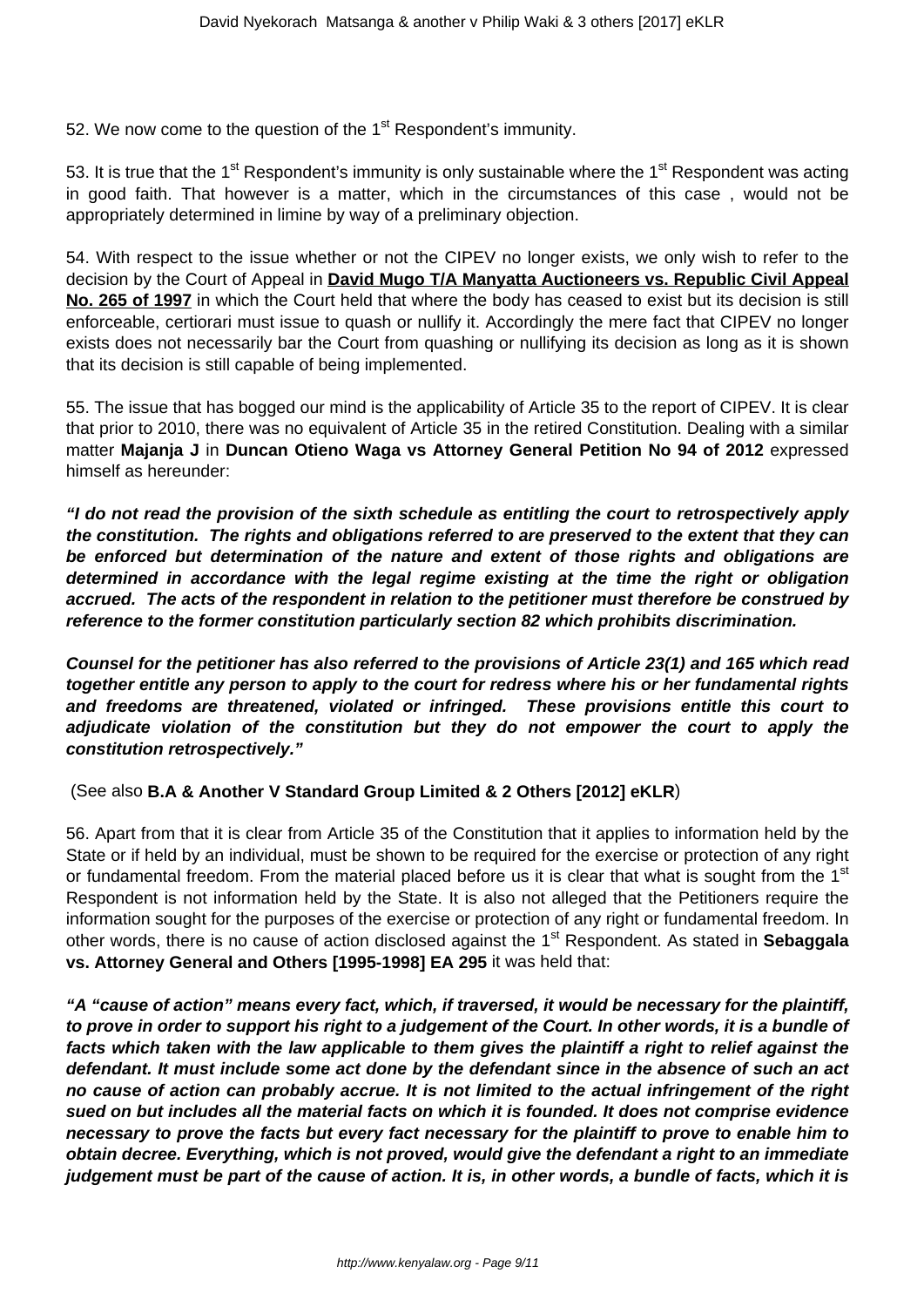**necessary for the plaintiff to prove in order to succeed in the suit. But it has no relation whatever to the defence which may be set up by the defendant, nor does it depend upon the character of the relief prayed for by the plaintiff. It is a media upon which the plaintiff asks the court to arrive at a conclusion in his favour. The cause of action must be antecedent to the institution of the suit."**

57. Taking cue from Mutunga, CJ's legal opinion in **Kalpana Rawal's** case that that where the preliminary objection raised a "fundamental issue" then as a matter of good order it is appropriate to have the issue settled first even if there were apparent factual conflicts, we also share the view of **Omolo, JA in J P Machira v Wangethi Mwangi & Another Civil Appeal No 179 of 1997** that although disputes ought to be heard by oral evidence in court, there is no magic in holding a trial and receiving oral evidence merely because it is normal and usual to do so. The reasoning squarely applies to the present matter.

58. Before we conclude this ruling, we must express our regret in the delay in delivering this ruling which was occasioned by the appointment of one of the judges to the Supreme Court and the transfer of another Judge to another Division of the High Court.

## **Findings**

59. Having considered the issues raised herein we are of the view and hold that the Petition may be amended as requested. We also hold 1<sup>st</sup> Petitioner has no locus standi to seek the prayers he is seeking in this petition. We also hold that the Petition, even as amended, does not disclose any cause of action against the 1<sup>st</sup> Respondent.

## **Disposition**

**60. In the result we allow the Petition to be amended, filed and served within the next ten days. We also strike out both the 1st Petitioner and the 1st Respondent from this Petition.**

**61. We however make no order as to costs.**

**62. In the meantime, we also direct that upon expiry of fourteen days ( period within which the amendment ought to be occasioned) this file be placed before the honourable the Chief Justice to reconstitute another bench under Article 165(4) of the Constitution in view of the appointment of Hon Justice Isaac Lenaola as a judge of the Supreme Court of Kenya.**

**63. It is so ordered.**

**SIGNED AND DATED THIS 12TH DAY OF MAY 2017**

|  | <b>ISAAC LENAOLA</b> | <b>G V ODUNGA</b> | <b>J L ONGUTO</b> |
|--|----------------------|-------------------|-------------------|
|--|----------------------|-------------------|-------------------|

**JUDGE JUDGE JUDGE**

**READ AND DELIVERED IN OPEN COURT ON 9TH JUNE 2017**

**JLONGUTO**

**JUDGE**